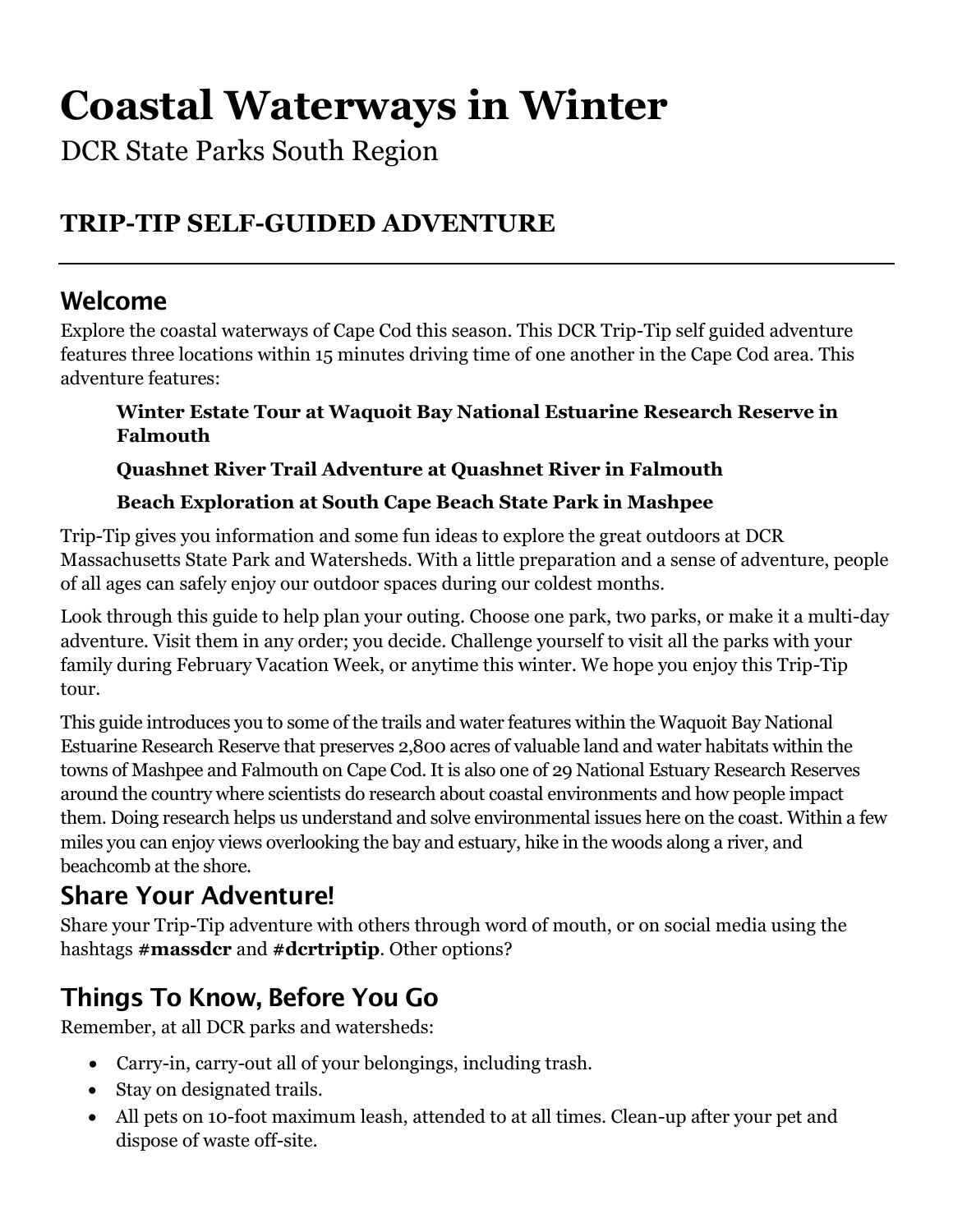- Observe all posted rules and regulations.
- Be aware of hunting seasons and wear blaze orange when appropriate.
- Even though it's winter, please be aware of poison iy and check for ticks after your walk.

## **Winter Estate Tour Waquoit Bay National Estuarine Research Reserve**

131 Waquoit Highways (Route 28), Falmouth, MA 02563

**Phone:** (508) 457-0495

**Website:** https://waquoitbayreserve.org/

**Hours of Operation:** Dawn to dusk.

**Parking fees:** No parking fees.

**Restrooms:** Currently, the Visitor Center and restrooms are not available at any of the listed sites due to COVID protocols.

Your winter tour of this former waterfront estate begins at the bluff in front of the Visitor Center. Park your car and walk behind the Visitor Center, an historic Victorian mansion, to find amazing views overlooking the bay and an indigenous style dwelling or weekuw. As you explore the campus, keep in mind that this valuable public resource exists on the ancestral lands of the Wampanoag people. It is also the site of many ongoing research projects on water quality, climate change, and coastal habitats. Visit our website for further information on these projects.

#### **What Can You See from the Bluff?**

At the split rail fence overlooking the bay, locate the sign with a drawing of the area. Find the compass rose set in the lawn near the sign to help with directions. The weather the day you visit will affect what you are able to see. Look out over the water and try to find different features in the landscape such as:

- $\Box$  Washburn Island (wooded area to the west)
- $\Box$  South Cape Beach State Park (Directly south)
- $\Box$  Martha's Vineyard Island (Look further south beyond South Cape Beach)
- $\Box$  What other features can you see?
- $\Box$  Are people clamming today?
- $\Box$  Are there boats in the water?

#### **Experience 2 Name** (optional)

Now that you know your directions after seeing the compass rose, follow the trail to the west that overlooks a small salt pond and marsh, stay to the right and follow signs to the historic "Bay View Cemetery." Here you will find names of the early settlers of Waquoit village, including many sea captains. Look for family names you know from local landmarks, such as Child's River and the Bourne Bridge. There is even a memorial stone, known as a cenotaph, honoring a local sailor who died on a Pacific Ocean voyage and was buried on remote Pitcairn Island. See if you can find this tall stone monument to Mr. Tobey (hint: it is to the right of where you entered). What year was he born? This is a sacred spot. Please keep this in mind as you explore these beautiful grounds. Many of the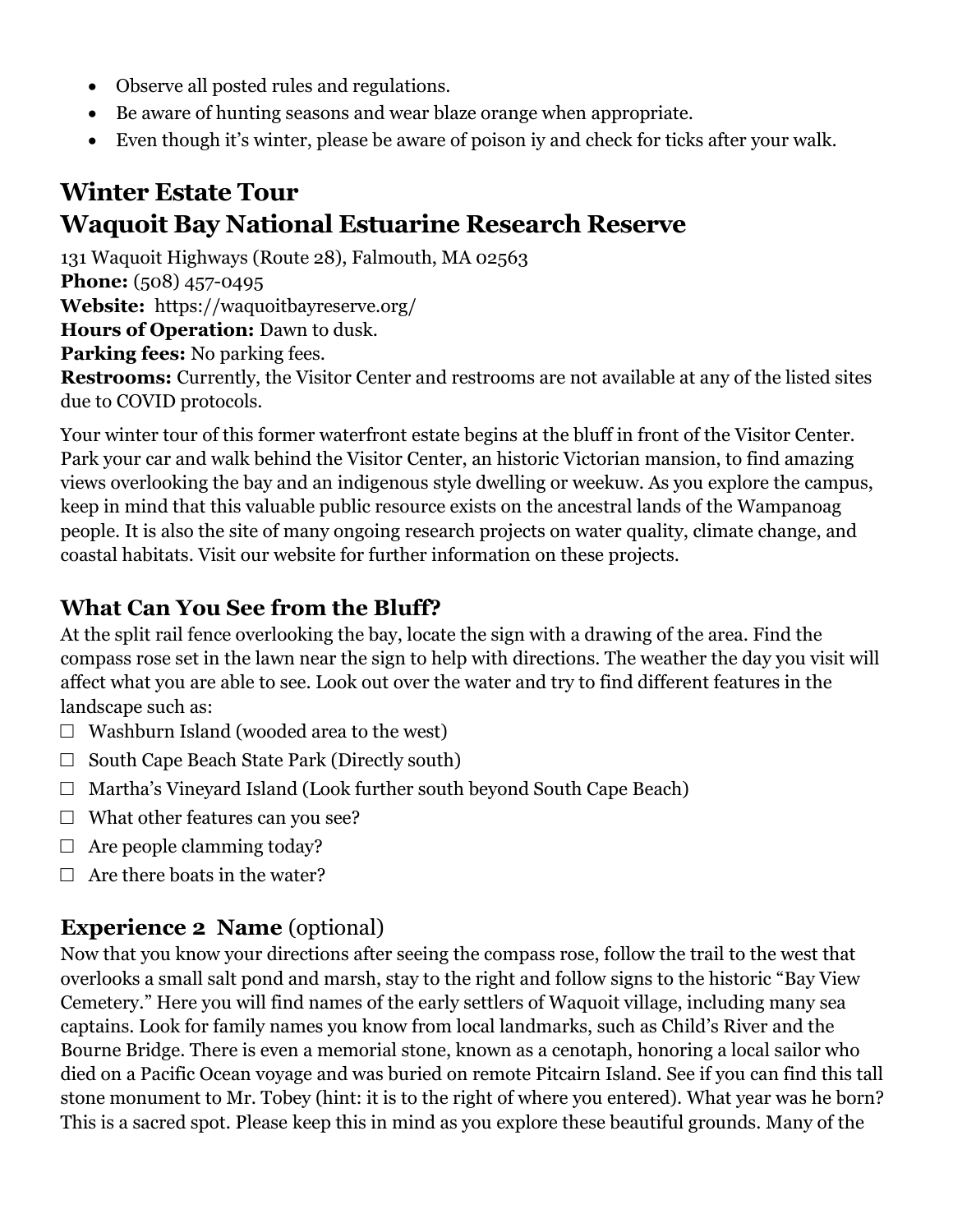grave markers are old and extremely fragile. Please be aware that grave rubbings are strictly prohibited.

#### **Birds of the Bay**

A wide variety of birds use this area because of the different habitats. Take a stroll around the campus, checking out fields and woodland edges. Count how many different types of birds you see. Include any nests and nesting boxes you see, too. They are used by seasonal residents like the osprey, a large fish-eating raptor that returns each spring. Can you find the large nest on the visitor center chimney? Can you find another one near the circular drive? Don't forget to look for ducks and sea birds on the bay too.

## **Quashnet River Trail Adventure Quashnet River Trail**

Martin Road, Falmouth, MA 02536 **Phone:** (508) 457-0495 **Website:** https://waquoitbayreserve.org/ **Hours of Operation:** Dawn to dusk. **Parking fees:** No parking fees. **Restrooms:** No public restrooms at this location.

From the Waquoit Bay Reserve Visitor Center parking lot, take a right onto Route 28 and head south for 1.5 miles. Turn left onto Martin Road and follow the road to the small parking area. Read the map and area history at the kiosk before hiking. Dogs on leash welcomed here. Please pick-up after your pet.

Enjoy a moderate 2.7-mile loop along this restored waterway that empties into Waquoit Bay. The kiosk provides a brief history of this small but important river that has provided food and economic opportunities for centuries. Wildlife includes native brook trout, American eel and river herring that travel upstream from the ocean to spawn. The area is also home to the rare New England cottontail rabbit. Be aware that once you cross to the other side of the river at 1.5 miles, the return trip follows a narrower path with some hills.

#### **Quashnet River Trail Adventure**

- 1. Find the **old mill foundation** near the kiosk then use the steps to see where the river was dammed in 1832 to provide waterpower to grind corn, and later, to manufacture shingles. In the early 1900's the dam was reinforced to flood the area for cranberry farming. How would a dam affect fish in the river?
- 2. Take the **2.7-mile round trip hike** along the river. The trees provide shade and act as water filters. See if you can find both pitch pine and white pine trees along the route. You can tell them apart by looking closely at how the needles are bunched together; 3 for pitch pine and 5 for white pine. Are there other differences? Which type of tree is most common here?
- 3. Along the trail edges, look for a low, evergreen plant, with thick, shiny green leaves. Tear off a leaf and sniff; do you recognize the **wintergreen scent**? Wildlife like to eat the red berries.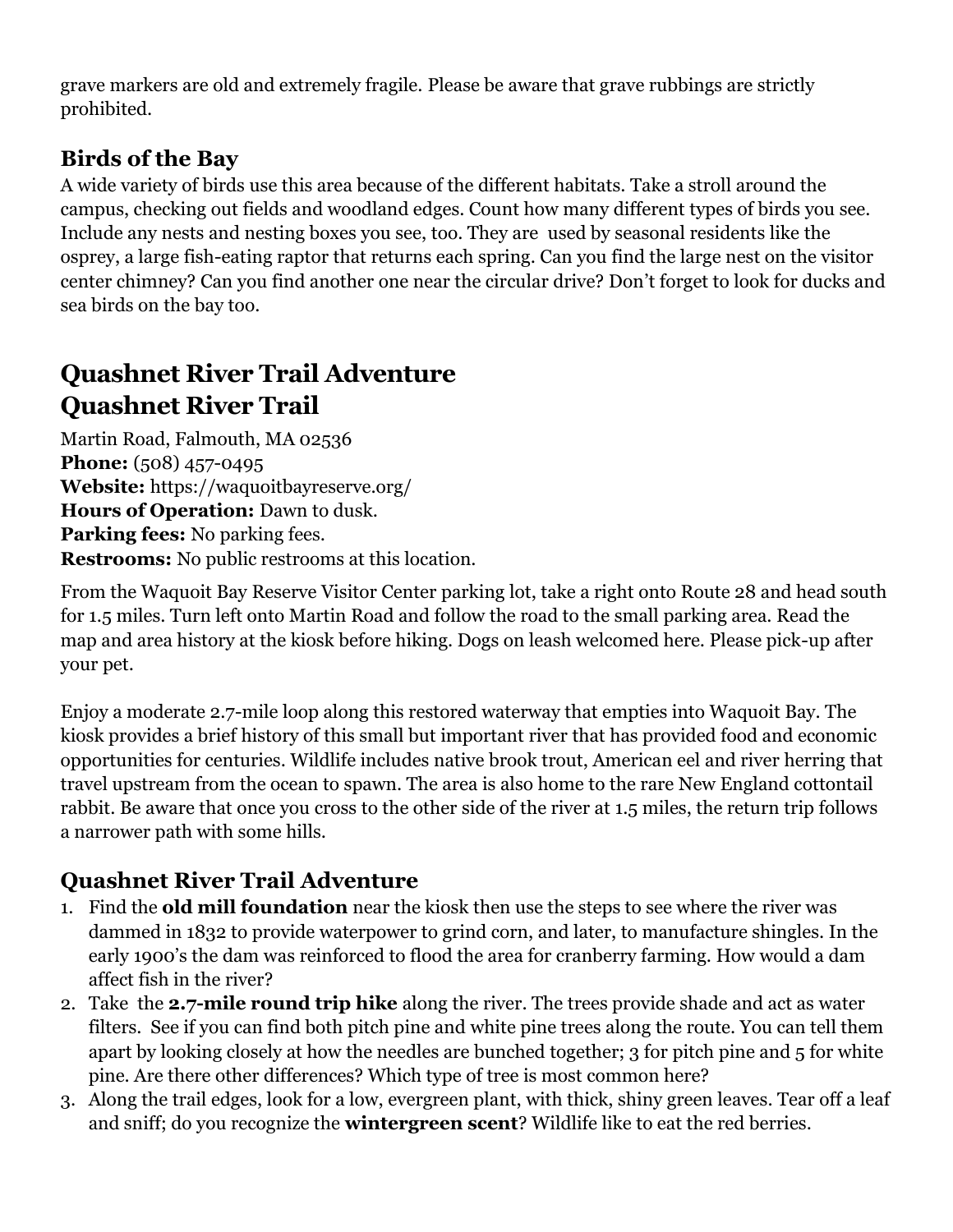4. Stop for a **picnic** half-way through your hike. About 1.5 miles down, the trail turns right and there is a bridge over the river where you can sit in a sunny spot to look for fish below and birds above. What else do you see here? The rusty looking shoreline shows where iron rich groundwater is bubbling out in this spring-fed stream.

## **Beach Exploration South Cape Beach State Park**

668 Great Oak Road, Mashpee, MA 02649 **Phone:** 508-457-0495 **Website:** https://waquoitbayreserve.org/ **Hours of Operation:** Dawn to dusk. **Parking Fees:** No parking fee in the winter. **Restrooms:** No public restrooms at this location in the winter.

From the visitor center, turn right onto Route 28 and head south for 1.5 miles, take a right onto Red Brook Road (across from Martin Road). Follow for 2 miles to the stop sign and turn right onto Great Oak Road. Go 2 miles then turn left at the sign for beaches. In winter, follow the beach road to the end and take a left to park in the Mashpee Town Resident lot.

## **Beach Exploration**

**Sage Lot Pond Trail** starts on the right, just behind the dunes as you face the water, and extends one mile to the jetty at the mouth of Waquoit Bay. The soft sand here makes this a strenuous walk but also a great spot to look for animal tracks. Take a round-trip hike down the trail and you might see coyote, racoon or even otter tracks. Do you see any bird tracks? Are they webbed or not? Are they large like a great blue heron? How many toes do you see?

The **saltmarsh and salt-pond** are connected to Waquoit Bay. Stop to view this wetland from the wooden bridge. Ducks and geese often gather here when their freshwater ponds freeze over. How many birds can you count here today? Are they diving for food?

As you head back along **the beach**, see how many different types of shells you can find. They may be from crabs or from animals that live in one shell (like snails) or two shells (likes clams and scallops). Can you tell the difference?

Don't forget to check-out the views of **Martha's Vineyard Island** across the water. You can visit by taking a short ferry ride from nearby Woods Hole.

**Windy day?** Park and walk a short distance back down the access road you entered the parking lot to explore the more sheltered Flat Pond Trail with boardwalks, fresh-water wetlands and viewing platforms overlooking marsh and pond habitats.

Take a **winter greens hike**. How many different shades of green you can find as you locate different types of "evergreen" plants here, including holly, inkberry, pine and wintergreen to name a few.

**Thank you for joining us for this Coastal Waterways in Winter Trip-Tip!** Cape Cod is more than just a summer destination. Visit on a winter day to explore the coastal waterways of Waquoit Bay, the Quashnet River, and South Cape Beach!